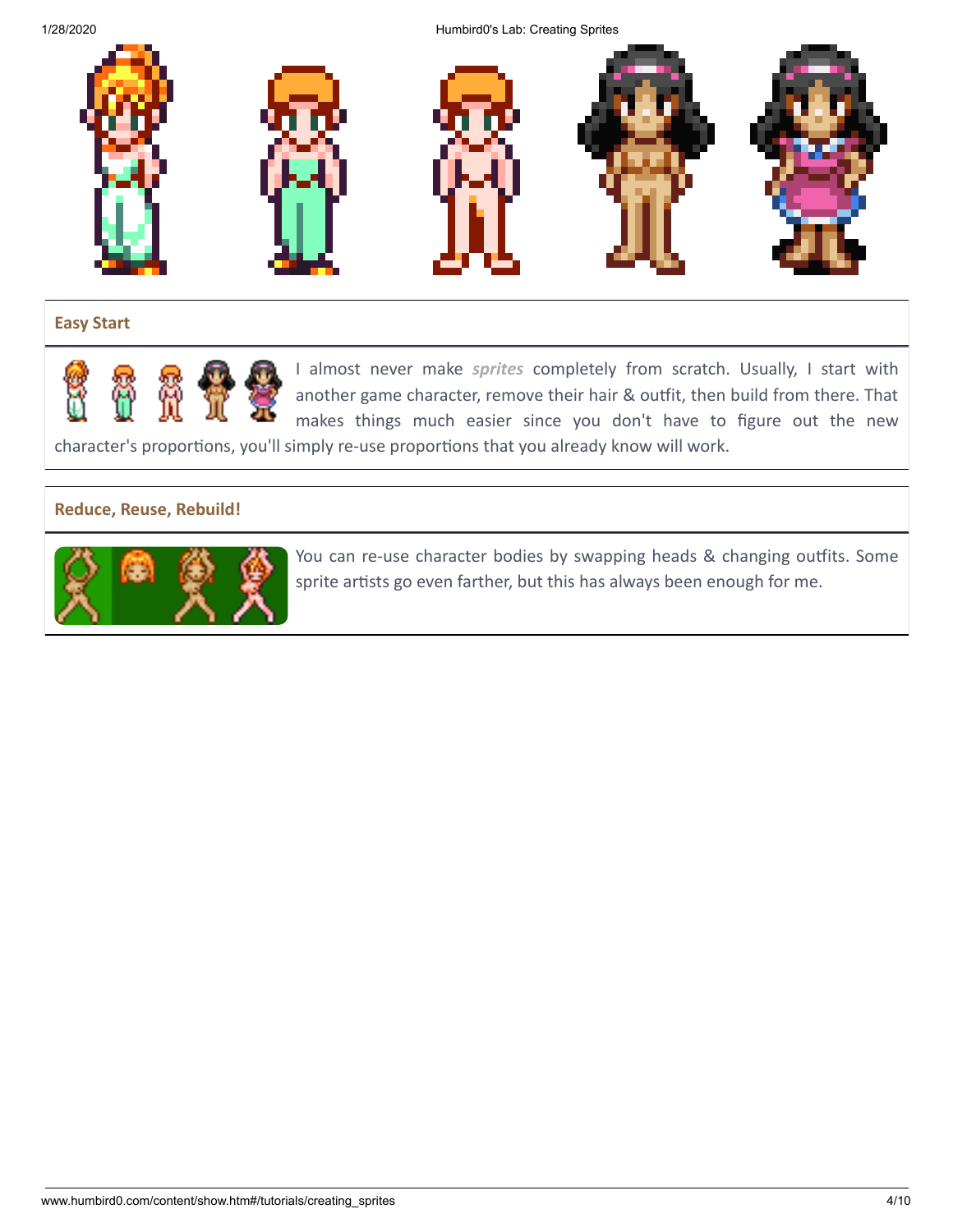#### **My Process for New Poses**







If I need a completely new pose, I figure out the approximate size of the head and then draw each limb in a single color. I add an outline. If there's enough room, I might add some very basic shading. Then I adjust the body's shape by adding manual anti-aliasing to the edges. I add the character's head. And then I add an outfit... sometimes.

<< In this video, you might notice moments when pixels are flickering back and forth. The video is playing at 8x speed, and I ocassionally look at a tiny preview of the sprite and toggle the changes back and forth trying to decide if the changes I just made look better or worse. With sprites, it only matters what they look like at their intended size. (I suppose you could just blur your eyes)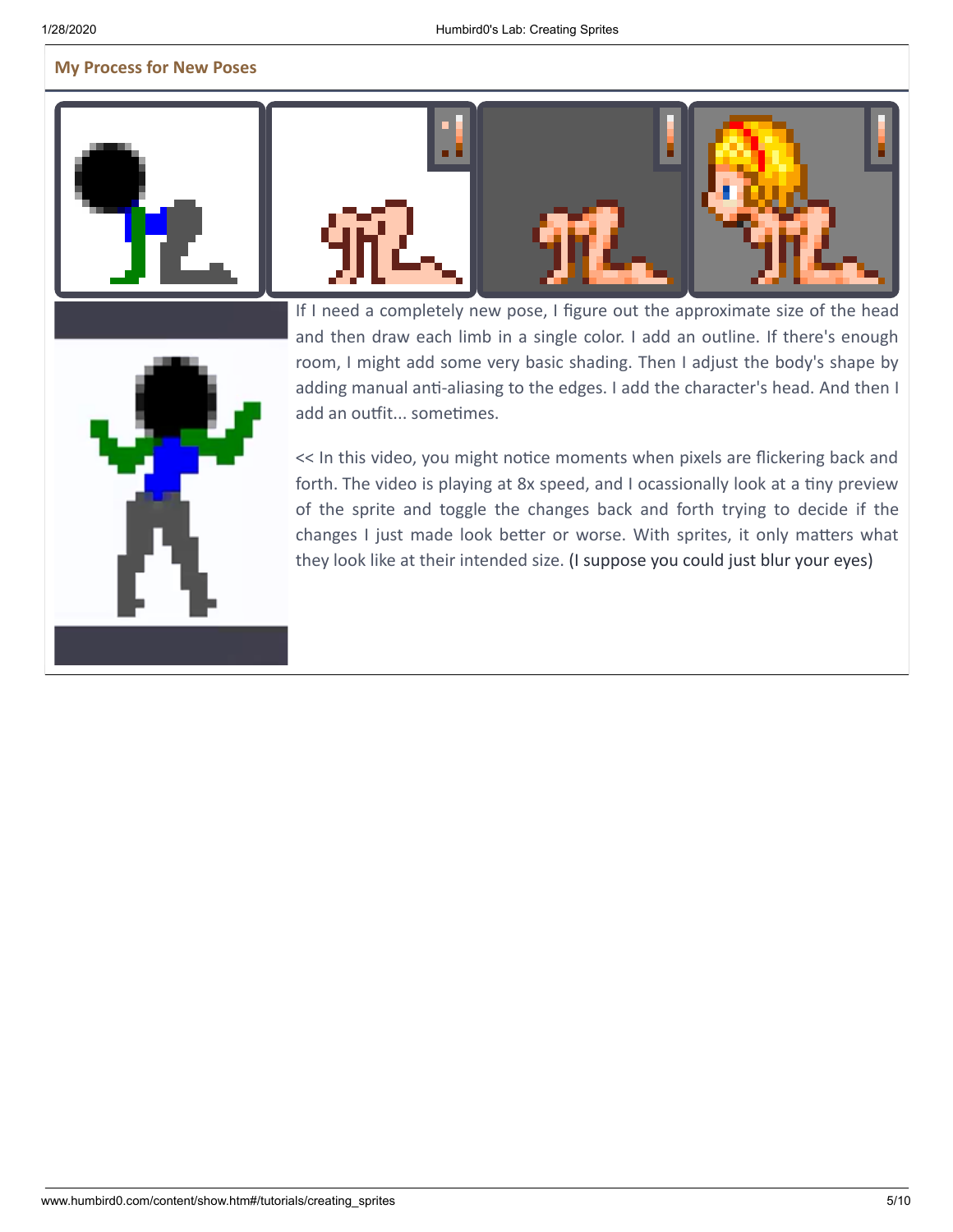### **Anti-aliasing**



The goal of anti-aliasing is to describe the various shapes in the sprite down to a subtle level of detail. (It's possible to describe changes in shape that are even smaller than a pixel)

Anti-aliasing is one of the most important skills you can learn because it's the only way to suggest subtle details and subtle changes in shape in an already very tiny image. Use it to clarify how much a shape curves, especially in situations where using a whole pixel would be too much. It can also adjust the apparent thickness of limbs. If you want to show a slight outward bulge, lighten some of the pixels in the outline. If you want to show a slight inward crease or inward curve, slightly darken the pixels along the inside of the outline. Focus on clarifying the shapes first. If you have enough room you can consider adding shading first, and then adding anti-aliasing. I recommend limiting the shades to 4 levels of brightness. This includes the outline. Using fewer than this makes it



difficult to adequately describe details. Using more makes the process more cumbersome than it needs to be, without much improvement in quality. Do not add anti-aliasing to the outside of the outline unless you're working with an image format that supports translucent pixels. (Alpha channels)

It's interesting to note that small sprites naturally have a cartoony look because they have limited shading, selectively exaggerated features, and use outlines to distinguish them from the background.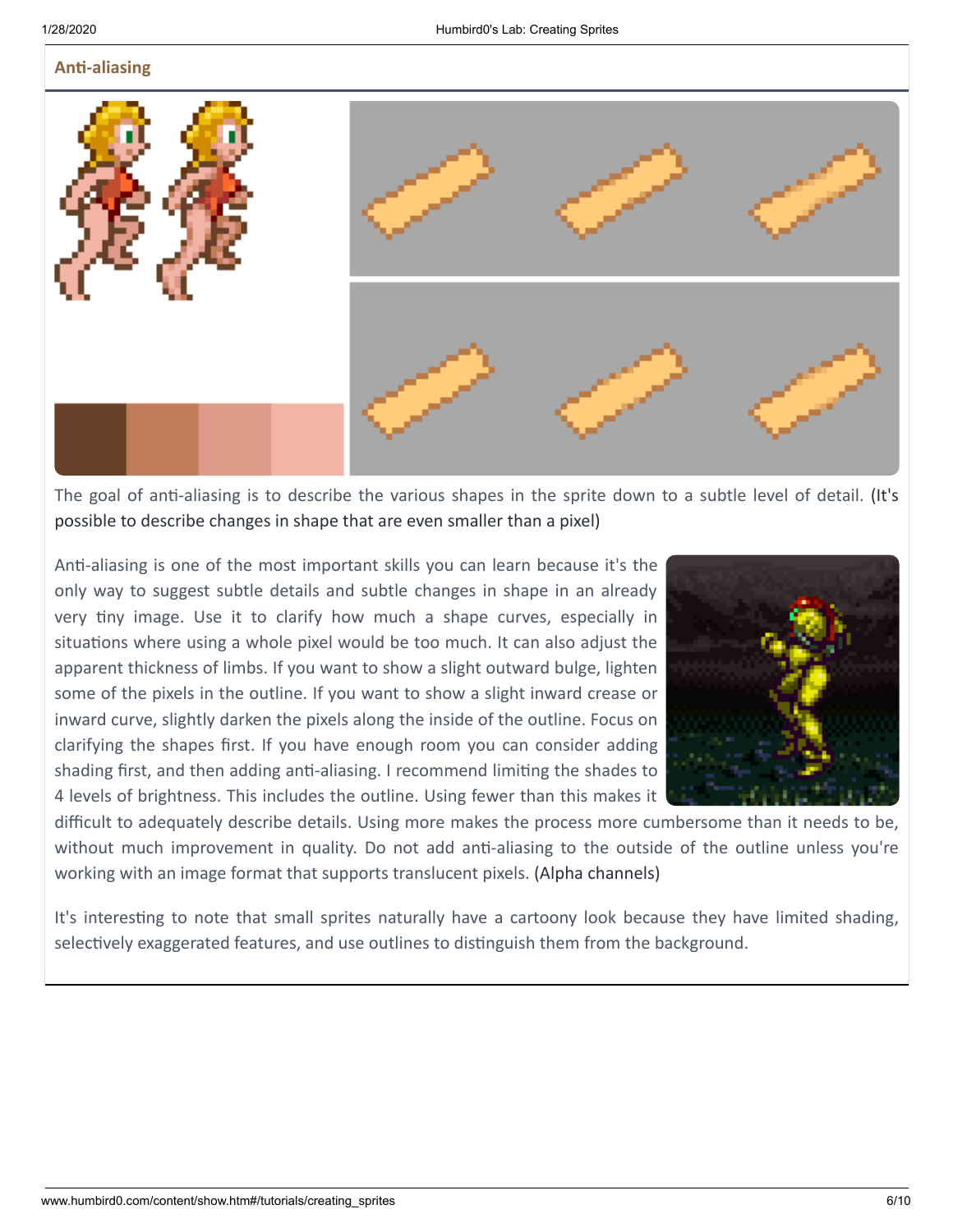## **Outlines & Shading**



The purpose of the outline is to provide contrast. It guarantees that the sprite will be visible against any background. Unlike traditional art, a sprite is a moving image, so its background will be changing constantly. The outline's color will generally be a much darker version of the color you're outlining. Be

careful with dark shading, unless you're shading flowing cloth, because it tends to hide details. I usually keep the colors pretty bright.

## **Proportions**



2 down head  $d = 2/3$  of upper half 1/4 from waist

ebrows start

Paying attention to proportions is helpful even with small sprites like these. But the smaller the sprite, the more you need to compromise on realistic proportions. The eyes should still be centered on the head, unless it's tilted up or down. But the size of the head compared to the body will generally be either  $1/3$  to  $1/2$  the size of the entire sprite. This is because you need to be able to

clearly see the character's eyes, which convey the most expression.

## **Why 3D Doesn't Work Well**



This is also why creating small sprites in 3D doesn't work too well. It's because the expression gets lost in the blurred pixels. And at that size, you cannot afford the blurry or misplaced pixels you get from 3D. At small sizes, every pixel counts.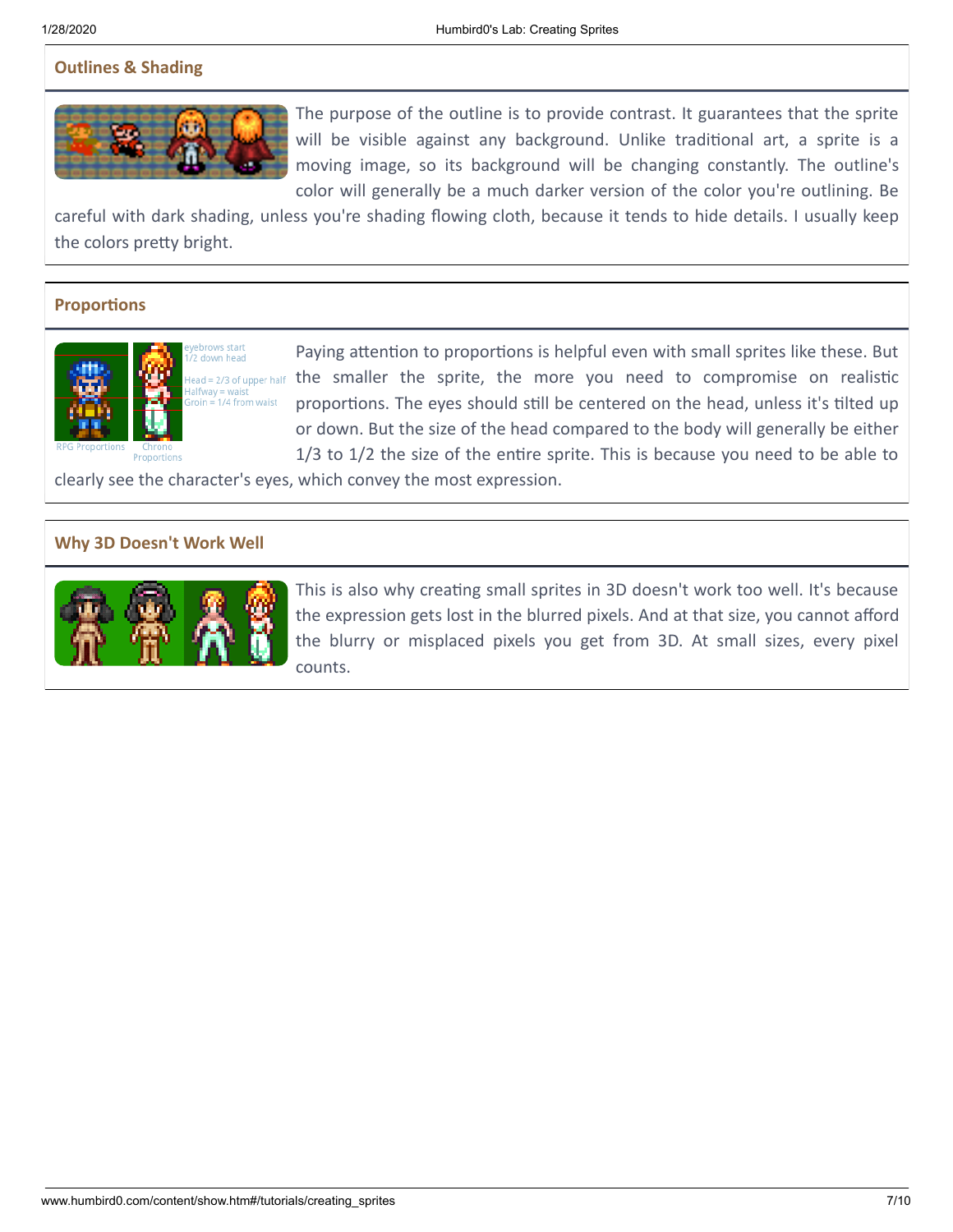### **Compression & Anti-aliasing**



The image's compression format will affect how you can anti-alias it. I recommend using the PNG file format, which supports multiple types of compression and transparency and is very widely supported. A PNG file can be either lossless with a huge filesize  $(24-bit)$ , or palette-based with a tiny filesize (8-bit.) Additionally, PNG files can use either boolean transparency (pixels are either fully opaque or fully invisible,) or they can use alpha channels (which allows pixels to be translucent.)

In Adobe Photoshop, a GIF or an 8-bit PNG cannot have these partially translucent pixels, so you would only be able to place anti-aliasing on the inside of the outline. But if you use any other program, you won't have than limitation. With translucent pixels you're able to display full anti-aliasing both inside and outside of the character's outline. I recommend this because an 8-bit

PNG with an alpha channel gives you both flexibility and maximum compression. Photoshop cannot directly create these, but a program called **[PNGquant](http://pngquant.org/)** can convert a 24-bit PNG with an alpha channel into an 8-bit PNG with an alpha channel. (But don't throw away your source files. Photoshop can't open 8-bit alpha PNG files either.)

So unless you're using PNGquant, do not use anti-aliasing on the outside of the character's outline. However you can still imitate anti-aliasing on the inside of the outlines by placing somewhat darker pixels at the corners of the outline when it tries to curve. That way, the inner parts of the outline look a little smoother. You can see what I mean if you look at some of my characters.

#### **Convenient Preview in Photoshop**

When you're creating anti-aliasing manually, it's very important for you to see how it actually looks at the intended size, because it's all about *implying* and suggesting the changes in shape. But these impressions are only apparent when you view the sprite at a small size.



In Photoshop, you can view an image at many different zoom-levels at the same time. To do this, go to the top menu, and select:

Window -> Arrange -> New window for ????

The choice (or choices) at the bottom will duplicate the image's window. These duplicates update in real-time because they're all the same file, so Photoshop won't remind you to save until you try to close the last one for a given file.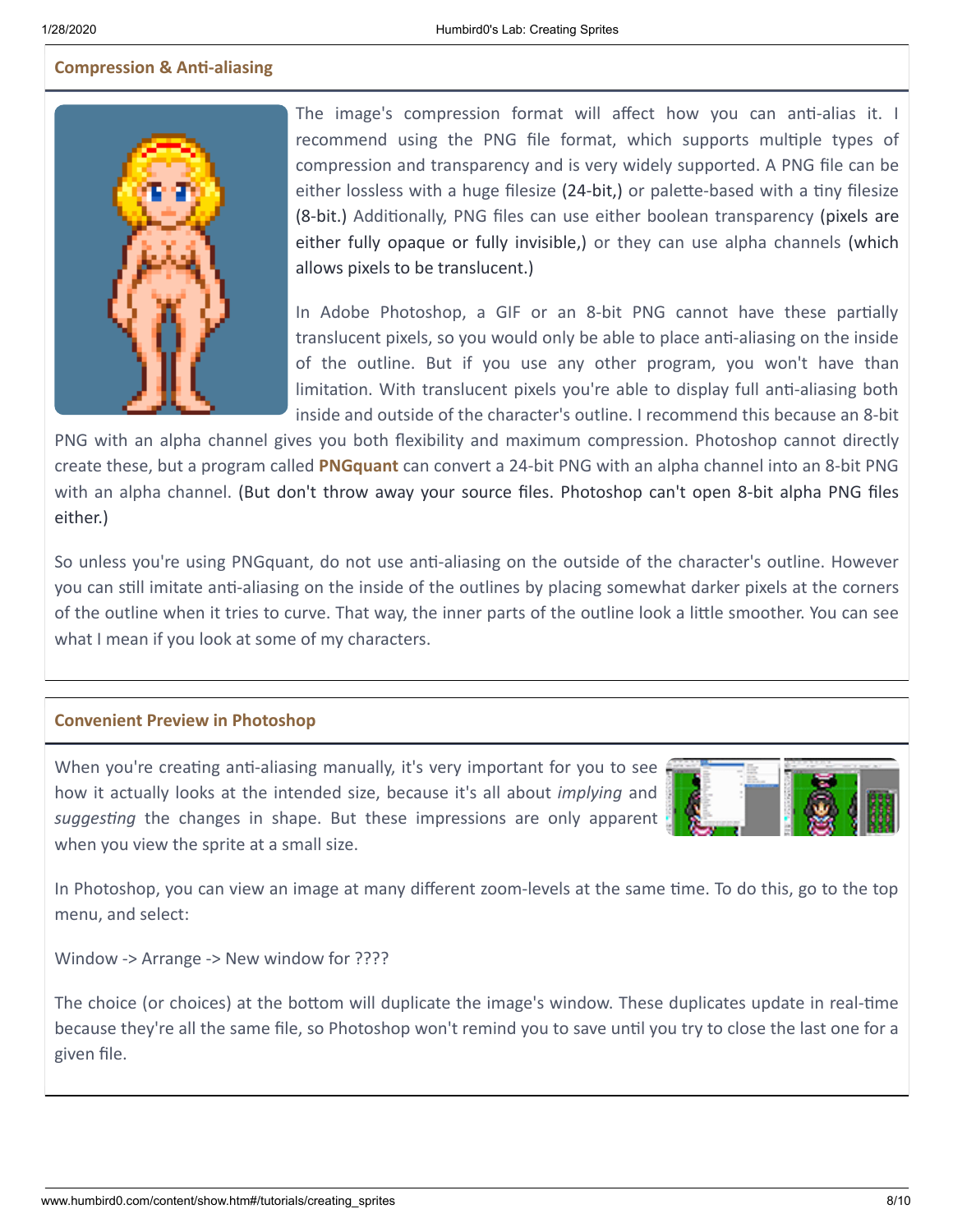#### **Anti-aliasing and Animation**



To anti-alias an animated sprite, you want to start creating the sprite at doublesize until you have the silhouette figured out. Then overlay a 2x2 grid, turn on snapping and set your brush to 2px size. Each click will filll a grid tile. This allows you to manually control how the final sprite will look at half-resolution by drawing over the shapes. The trick to anti-aliasing an animated sprite is to follow the same consistent rules when you outline the sprite in each animation frame:

1. When the sprite's silhouette has only 1 pixel in a grid-tile, fill that tile with the darkest color.

2. When the sprite's silhouette fills 2 pixels of a grid-tile, fill that tile with the 2nd darkest color.

3. When the sprite's silhouette fills 3 pixels of a grid-tile, fill that tile with the 3rd darkest color.

4. When the sprite's silhouette fills all 4 pixels of a grid-tile, fill that tile with the lightest color.

But don't fill in the fully-filled grid tiles until

after you're done outlining, because trying to fill too soon will distract you from the task of drawing the outline itself. Another rule-of-thumb is I also prefer to only let the two darkest colors touch the background. This means that I outline any lighter colors with dark pixels, and just treat those colors as inner details instead of the outline. After outlining and filling the sprite, I like to add additional detailing, shadows, and smoothing to the inner parts of the outline



using the 2nd lightest color. Every animation frame should be outlined and filled from scratch. As long as you follow the same outlining rules you'll end up with nice consistent results, and the subtle details of the original double-size sprite will be mostly preserved. Here's a narrated video demonstrating the whole process.